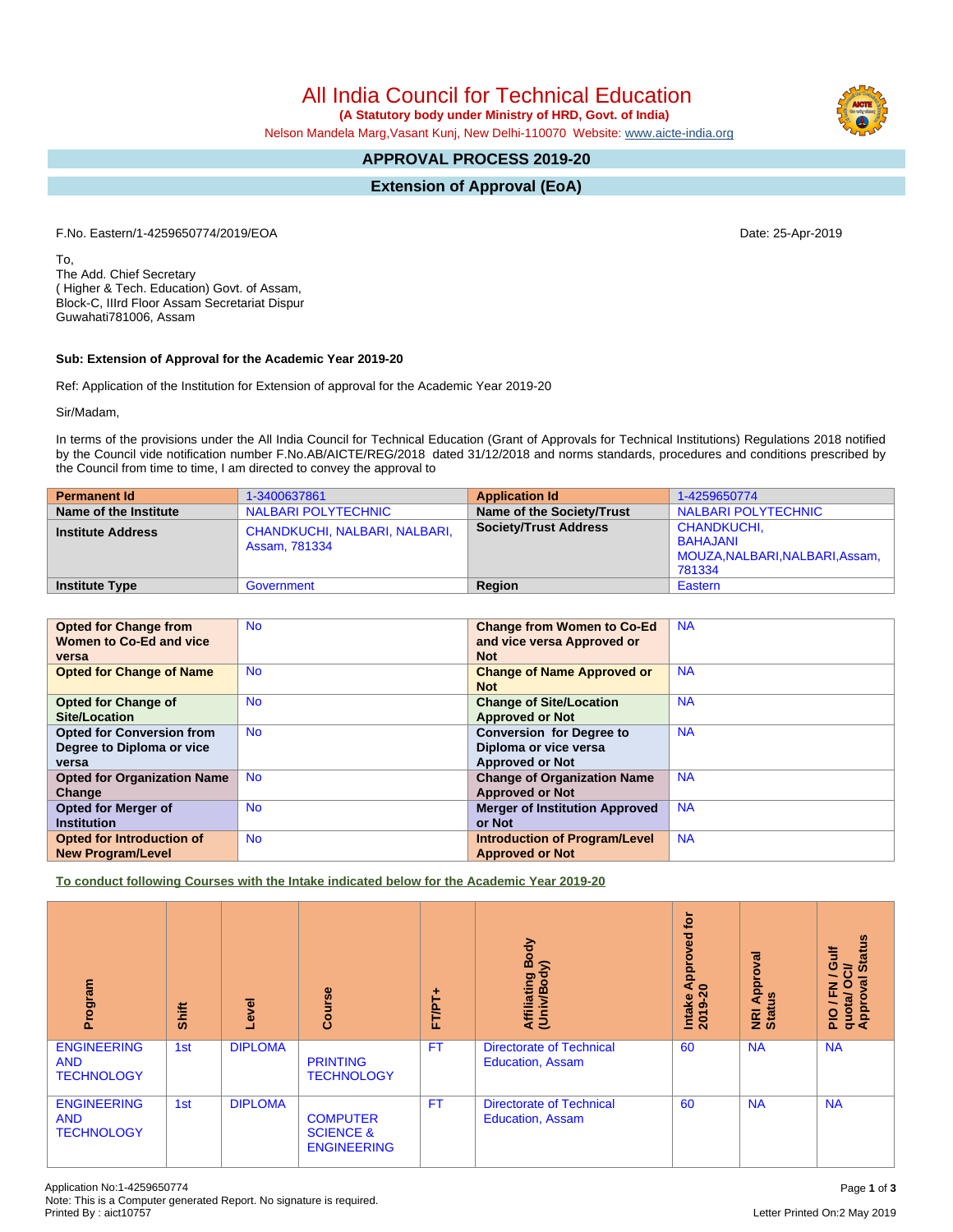| <b>ENGINEERING</b><br><b>AND</b><br><b>TECHNOLOGY</b> | 1st | <b>DIPLOMA</b> | <b>ELECTRICAL</b><br><b>ENGINEERING</b> |  | Directorate of Technical<br><b>Education, Assam</b> | -60 | <b>NA</b> | <b>NA</b> |
|-------------------------------------------------------|-----|----------------|-----------------------------------------|--|-----------------------------------------------------|-----|-----------|-----------|
|-------------------------------------------------------|-----|----------------|-----------------------------------------|--|-----------------------------------------------------|-----|-----------|-----------|

+FT –Full Time,PT-Part Time

| <b>Deficiencies Noted based on Self Disclosure</b>                     |                   |  |  |  |  |  |
|------------------------------------------------------------------------|-------------------|--|--|--|--|--|
| <b>Particulars</b>                                                     | <b>Deficiency</b> |  |  |  |  |  |
| <b>Other Details Deficiency</b>                                        |                   |  |  |  |  |  |
| Are all approved teaching faculty being paid as per VI pay commission? | Yes               |  |  |  |  |  |
| <b>Anti-Ragging Related Deficiency</b>                                 |                   |  |  |  |  |  |
| Appointment of Counselors                                              | Yes               |  |  |  |  |  |
| Undertaking obtained from students staying in Hostel                   | Yes               |  |  |  |  |  |
| Undertaking obtained from parents of students staying in Hostel        | Yes               |  |  |  |  |  |
|                                                                        |                   |  |  |  |  |  |
| <b>Other Facilities Deficiency</b>                                     |                   |  |  |  |  |  |
| Standalone Language Laboratory                                         | Yes               |  |  |  |  |  |
| Sewage Disposal System                                                 | Yes               |  |  |  |  |  |
| Telephone                                                              | Yes               |  |  |  |  |  |
| <b>Vehicle Parking</b>                                                 | Yes               |  |  |  |  |  |
| Food Safety and Standards                                              | Yes               |  |  |  |  |  |
| Fire and Safety Certificate                                            | Yes               |  |  |  |  |  |
| Atleast 5 MoUs with industries                                         | Yes               |  |  |  |  |  |
| <b>Backup Electric Supply</b>                                          | Yes               |  |  |  |  |  |
| Group accident policy for employees                                    | Yes               |  |  |  |  |  |
| <b>Administrative Area Deficiency</b>                                  |                   |  |  |  |  |  |
| Principal / Director Office                                            | Yes               |  |  |  |  |  |
| <b>Training Placement Office</b>                                       | Yes               |  |  |  |  |  |
| <b>Amenities Area Deficiency</b>                                       |                   |  |  |  |  |  |
| Boys Common Room                                                       | Yes               |  |  |  |  |  |
| <b>Girls Common Room</b>                                               | Yes               |  |  |  |  |  |
| Cafeteria                                                              | Yes               |  |  |  |  |  |
| <b>Faculty Deficiency</b>                                              | Yes               |  |  |  |  |  |
| <b>Computational Facilities</b>                                        |                   |  |  |  |  |  |
| Internet Bandwidth                                                     | Yes               |  |  |  |  |  |
| Number of PCs in Language lab                                          | Yes               |  |  |  |  |  |
| Legal Application S/W                                                  | Yes               |  |  |  |  |  |
| <b>Library Facilities</b>                                              |                   |  |  |  |  |  |
| Library Management Software                                            | Yes               |  |  |  |  |  |
| Reading Room Seating Capacity                                          | Yes               |  |  |  |  |  |
| <b>Instructional Area Common Facilities</b>                            |                   |  |  |  |  |  |
| <b>Computer Center</b>                                                 | Yes               |  |  |  |  |  |
| Language Laboratory                                                    | Yes               |  |  |  |  |  |
| <b>Instructional Area- ENGINEERING AND TECHNOLOGY-Diploma</b>          |                   |  |  |  |  |  |
| Laboratories                                                           | Yes               |  |  |  |  |  |
| Additional Workshop/Labs                                               | Yes               |  |  |  |  |  |
|                                                                        |                   |  |  |  |  |  |

#### **\***Please refer Deficiency Report for details

**NALBARI POLYTECHNIC** is hereby informed to submit the compliance of the deficiencies mentioned above to the Regional Office within a period of **6 months** from the date of issuance of this letter failing which the council shall initiate strict action as defined in Approval Process Handbook 2019-20 during the subsequent Academic Year.

In case of any differences in content in this Computer generated Extension of Approval Letter, the content/information as approved by the Executive Council / General Council as available on the record of AICTE shall be final and binding.

Strict compliance of Anti-Ragging Regulation: - Approval is subject to strict compliance of provisions made in AICTE Regulation notified vide F. No. 37- 3/Legal/AICTE/2009 dated July 1, 2009 for Prevention and Prohibition of Ragging in Technical Institutions. In case Institution fails to take adequate